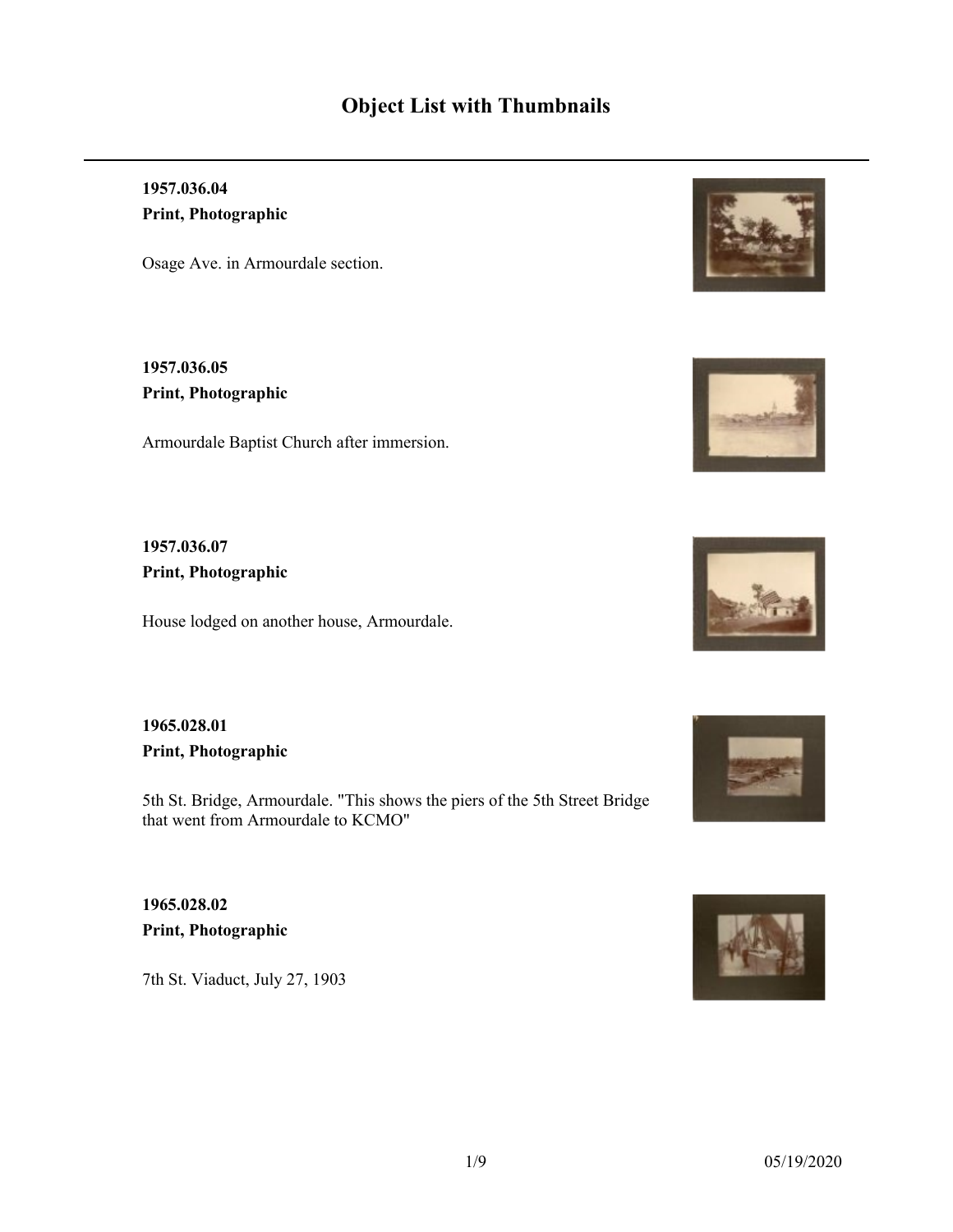### **1965.028.03 Print, Photographic**

8th St. and Kansas Junk shop July 28, 1903

### **1965.028.04**

#### **Print, Photographic**

Bridge across Kansas Ave. June 30, 1903 "This is a temporary bridge across to KCMO, part of the old one laying at the right."

### **1965.028.05**

**Print, Photographic**

Missouri Pacific Coal chutes June 23, 1903 "This is what was left of the MoPRR coal chutes and the water tank is just under construction. The old one was all gone."

### **1965.028.06 Print, Photographic**

7th St. Viaduct July 25, 1903

**1965.028.07 Print, Photographic**

near 825 Packard St., July 25, 1903







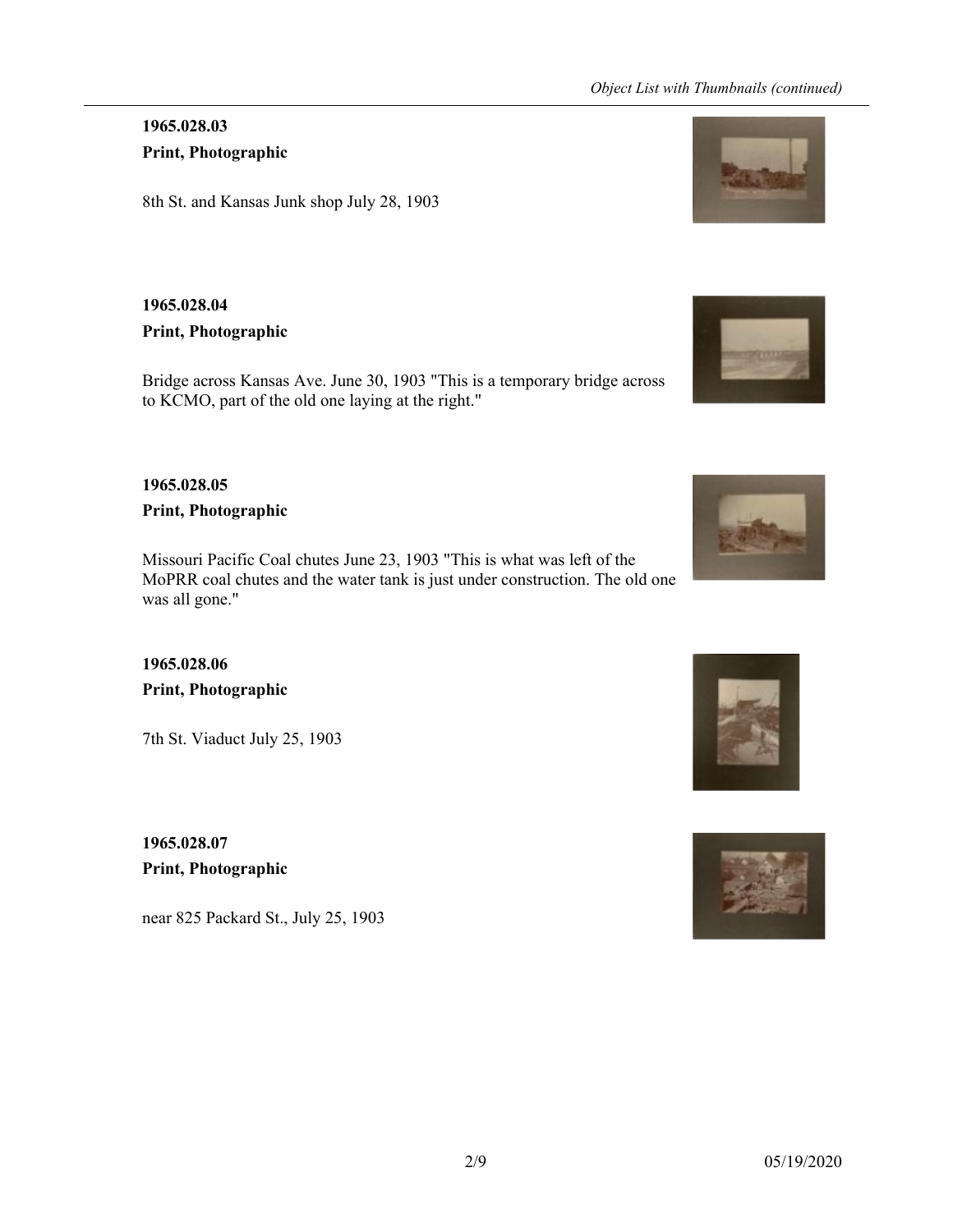#### **1965.028.08**

#### **Print, Photographic**

elevated road, June 1, 1903 "This shows part of elevated road and wagon viaduct and some of the MoPRR yards."

#### **1965.028.09**

#### **Print, Photographic**

Union Pacific engines June 1, 1903 "These are some the UP scrap engines, and to the right is the MoPRR shops. At distance pretty NBar under water about 15' of water."

#### **1965.028.10**

#### **Print, Photographic**

Kansas Ave., June 18(?) "This is the main street in Armourdale, Kansas City, Kansas. This shows the center of the street. You never cold tell that there were street cars on that street."

# **1965.028.11**

#### **Print, Photographic**

James St. bridge June 1, 1903 "This is at the mouth of the Kaw where it goes into the Missouri River."

#### **1965.028.12 Print, Photographic**

first bridge rebuilt-flow line, June 17. "This shows a temporary span in bridge which has nothing on it but the water pipe to the city KCMO. When the bridge went it cut the water off from the city for about 10 days till they got the temporary one up."







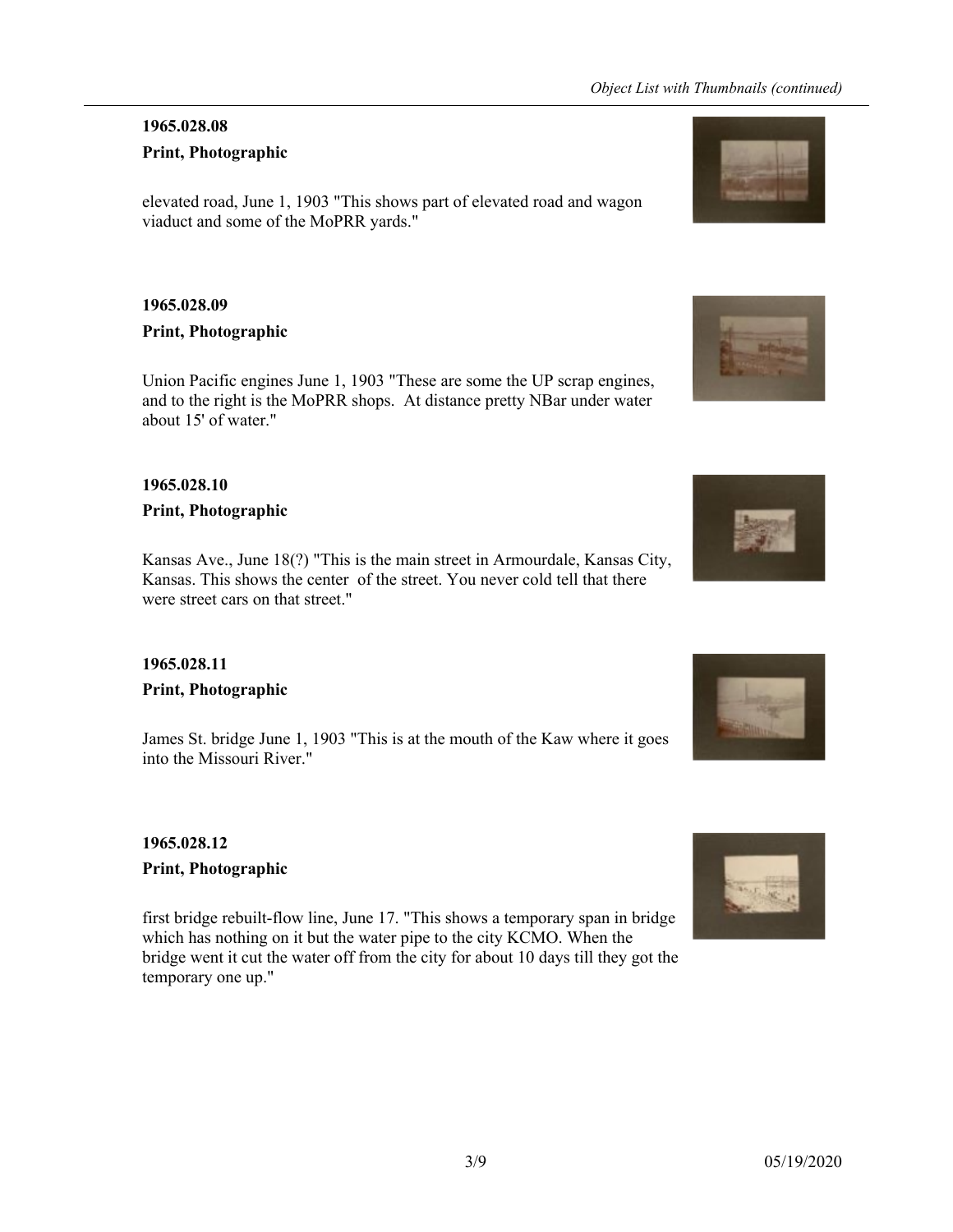**1965.028.13 Print, Photographic**

Shawnee park from NW June 16, 1903

**1965.028.14 Print, Photographic**

from Pile and Miami July 25, 1903

### **1965.028.15 Print, Photographic**

near Miami and Coy June 11, 1903 "You see a picture of a box car up beside the house. It is about six blocks from the railroad, it floated there."

# **1965.028.16 Print, Photographic**

old reliable M.P. Bridge. "The only bridge out of 18 left across the Kaw River and what saved it, was 18 large engines on it for 2 weeks."

### **1965.028.17 Print, Photographic**

5th and Scott, July 29, 1903 "This is the picture or our house, showing the back view 60 days after flood. Pretty near everything was cleared away, even the back porch was gone." "D.B.T. notice the feather bed out of the upstairs window, drying no doubt, and through one window you can see the outline of a coal stove. D.H.D."







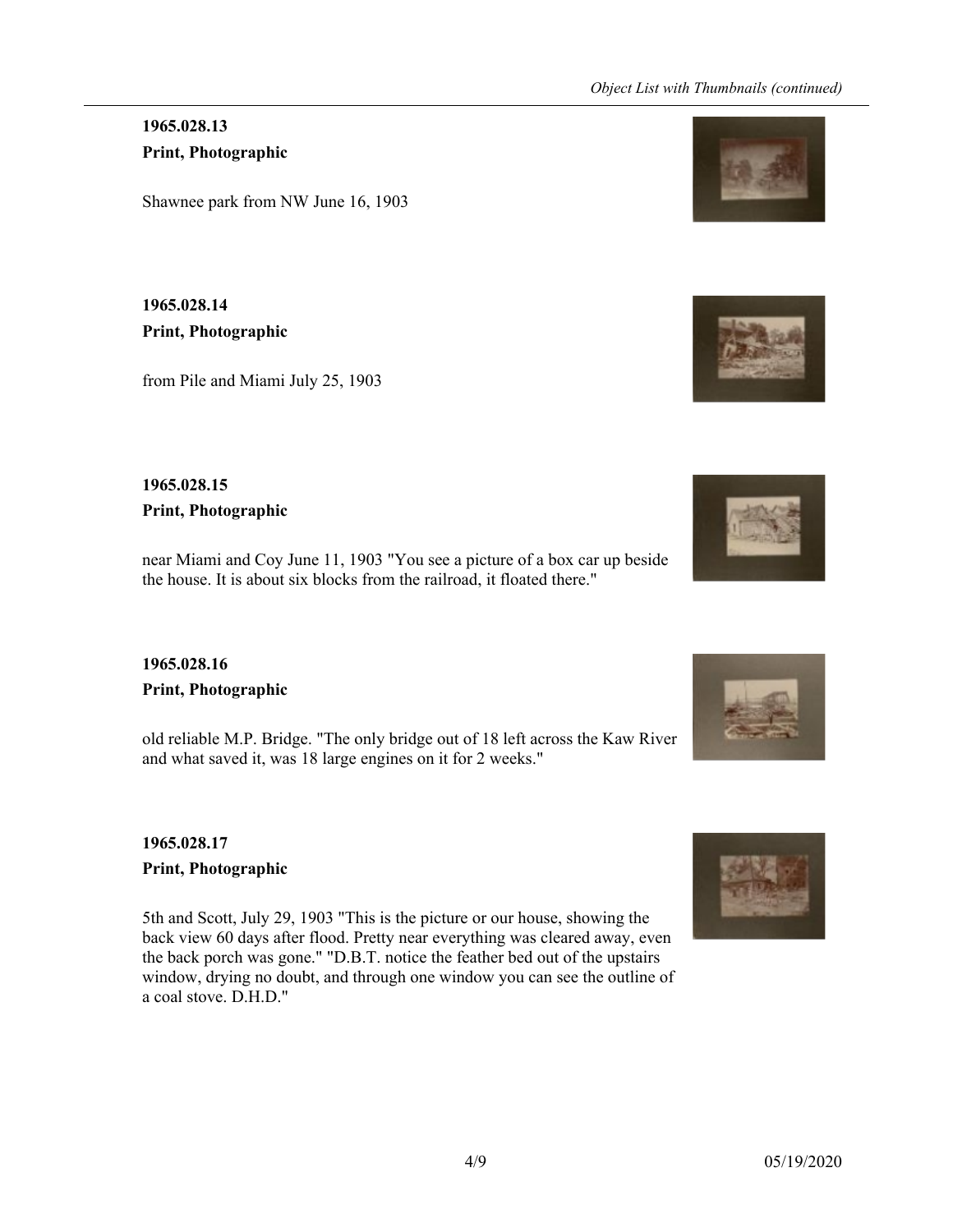# **1968.123.11 Print, Photographic**

1903 flood damage, Armourdale, June 1

**1976.077.01k Print, Photographic**

Armourdale Hotel, Kansas Av, 1903 flood

**1982.005.40 Print, Photographic**

Shawnee Park building, Armourdale

**1982.005.224 Print, Photographic**

Armourdale, 1951 flood

**1982.005.225 Print, Photographic**

Armourdale, 1951 flood









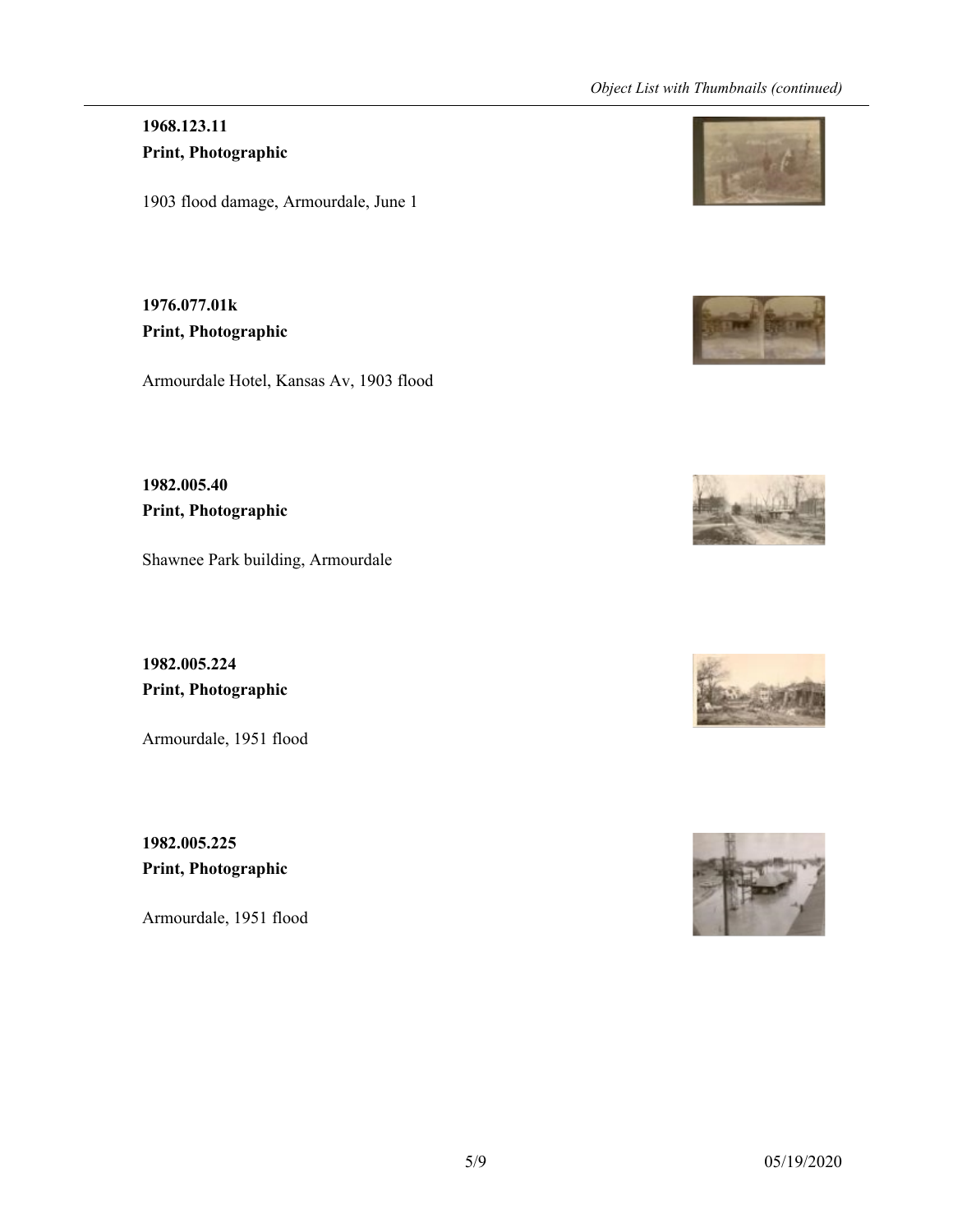### **1982.005.240 Print, Photographic**

Armourdale, 1951 flood

**1982.005.258 Print, Photographic**

Armourdale, 1951 flood

**1982.005.704 Print, Photographic**

Cannon in Shawnee Park, Armourdale

**1983.020.81 Print, Photographic**

Preserving food, Armourdale

**1986.055.14 Print, Photographic**

Armourdale Flood 1951









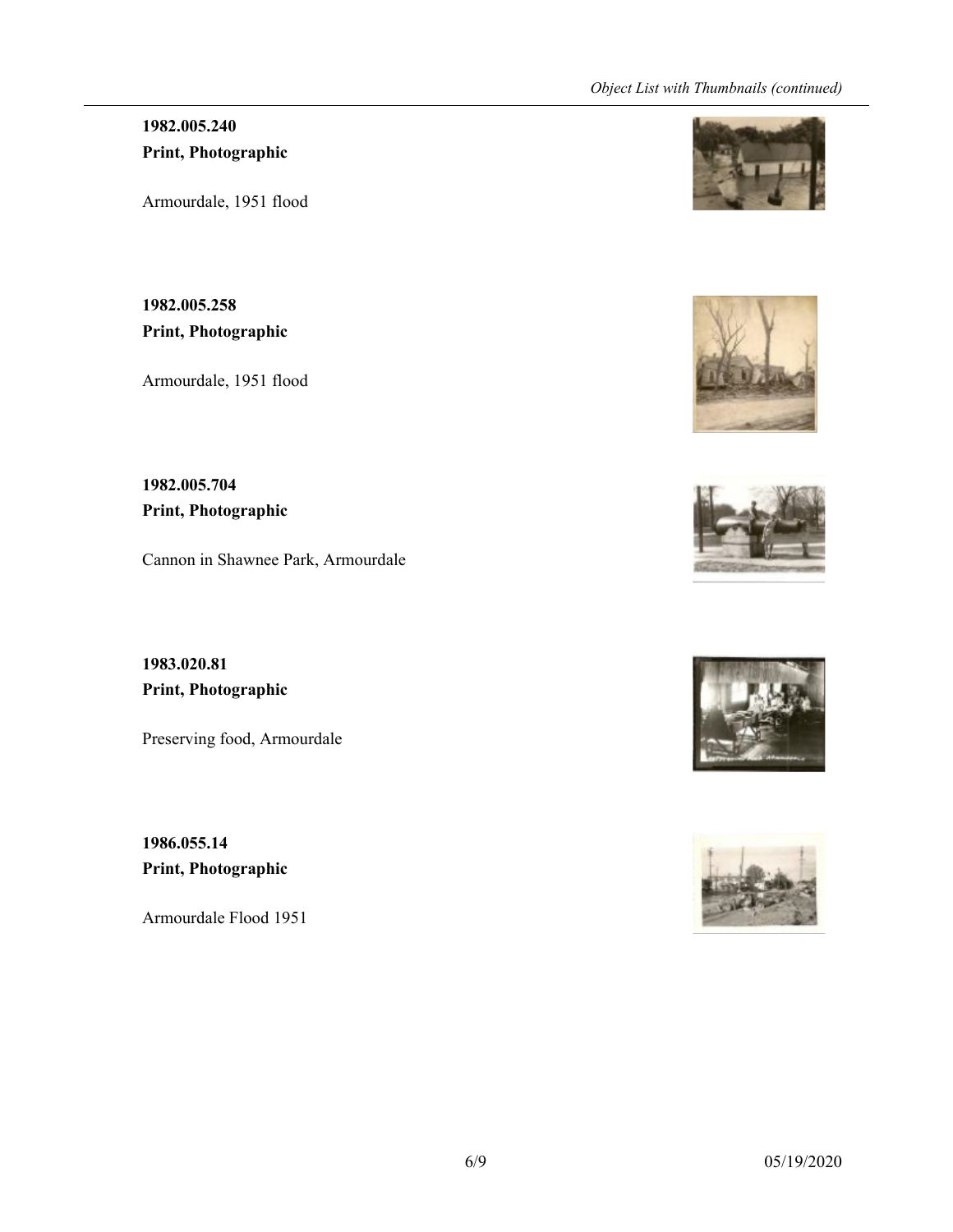# **1986.055.15 Print, Photographic**

Armourdale Flood 1951

**1986.059.02 Print, Photographic**

Morris & Company, Armourdale

**1989.006.95 Print, Photographic**

Armourdale, 1951 Flood

**1992.057.07 Print, Photographic**

House in Armourdale, 1951 flood

**1992.057.08 Print, Photographic**

Three cars in Armourdale, 1951 flood









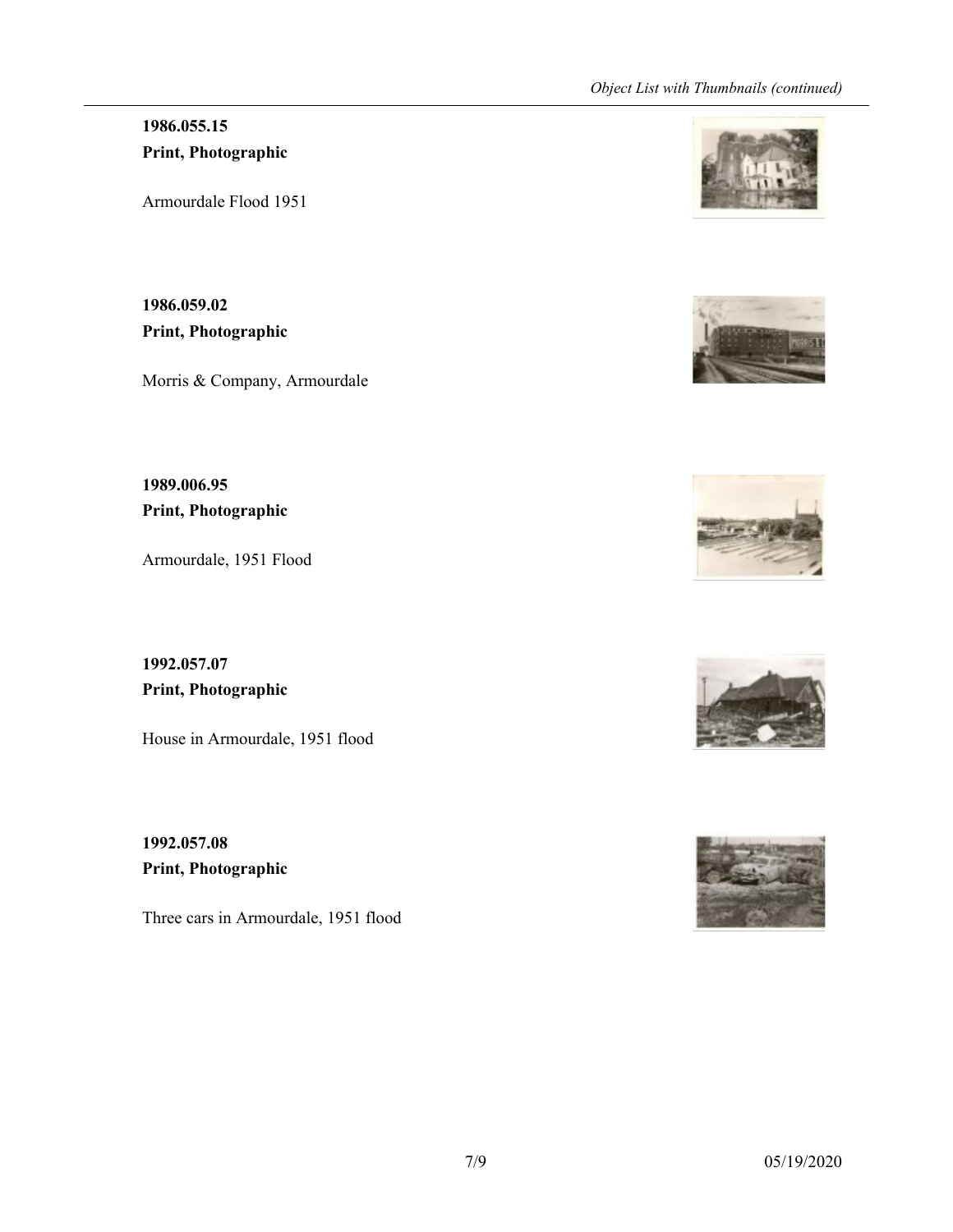### **1992.057.09 Print, Photographic**

House in Armourdale, 1951 flood

**1992.057.12 Print, Photographic**

Demolished house in Armourdale, 1951 flood

**1992.057.13 Print, Photographic**

House in Armourdale, 1951 flood

**1992.057.14 Print, Photographic**

House in Armourdale, 1951 flood

**1992.057.15 Print, Photographic**

Business in Armourdale, 1951 flood